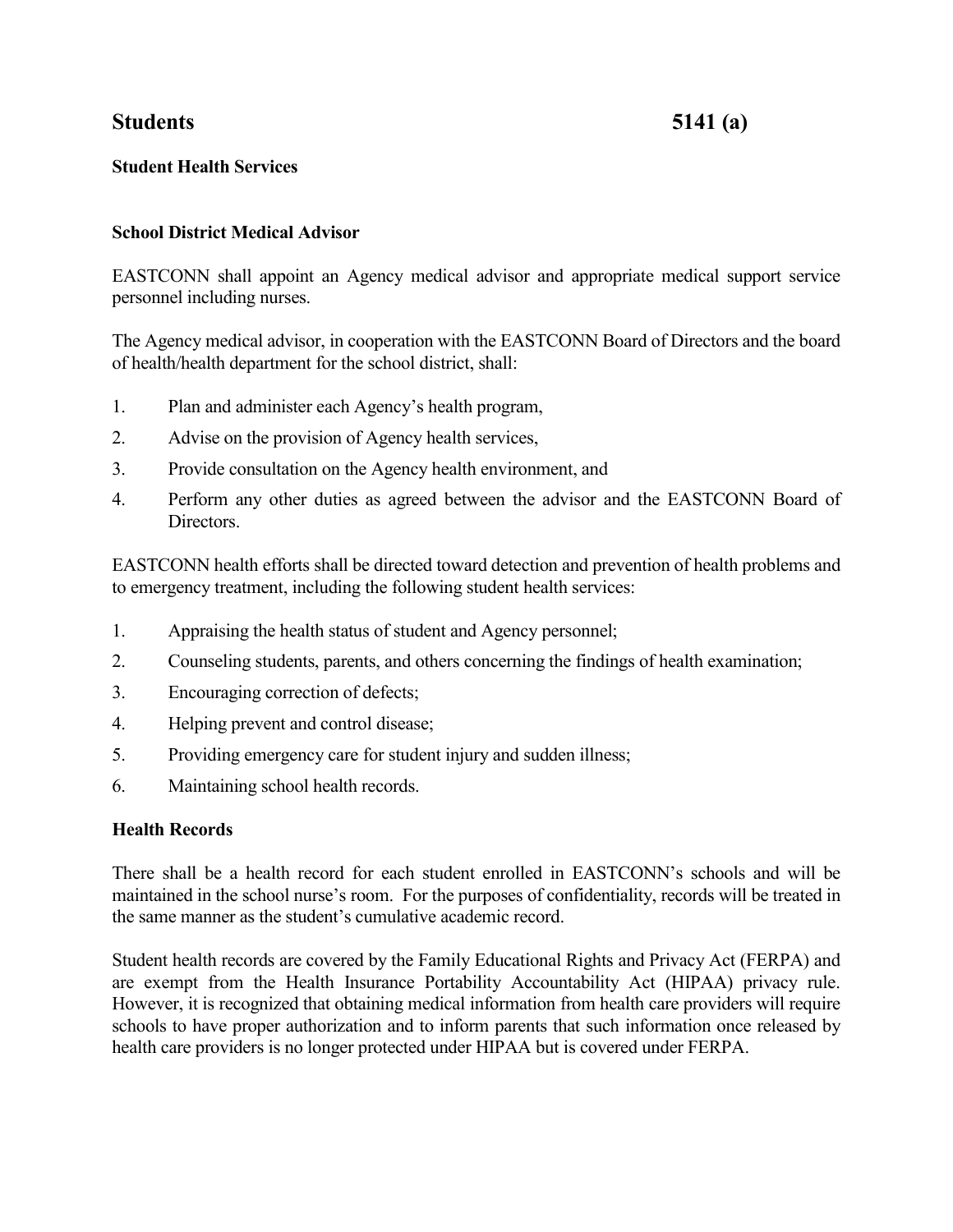# **P5141(b)**

# **Students**

#### **Student Health Services** (continued)

#### **Regular Health Assessments**

Prior to enrollment in kindergarten, each child shall have a health assessment by one of the following medical personnel of the parents or guardians choosing to ascertain whether the student has any physical disability or other health problem tending to prevent him or her from receiving the full benefit of school work and to ascertain whether such school work should be modified in order to prevent injury to the student or to secure for the student a suitable program of education:

- 1. a legally qualified physician;
- 2. an advanced practice registered nurse;
- 3. a registered nurse;
- 4. a physician's assistant.
- 5. an Agency's medical advisor.
- 6. a legally qualified practitioner of medicine, an advanced practice registered nurse, or a physician assistant stationed at any military base.

Such health assessment shall include:

- 1. Physical examination which shall include hematocrit or hemoglobin tests, height, weight, blood pressure, and a chronic disease assessment which shall include, but not be limited to, asthma and allergies.
- 2. Updating of immunizations required under C.G.S. 10-204a as periodically amended;
- 3. Vision, hearing, postural, and gross dental screening;
- 4. If required by the school district medical advisor, testing for tuberculosis and sickle cell anemia or Cooley's Anemia;
- 5. Any other information including a health history as the physician believes to be necessary and appropriate.

Health assessments shall also be required in grades 6 or 7 and in grades 9 or 10 by a legally qualified physician of each student's parents or guardians own choosing, or by the school medical advisor, or the advisor's designee, to ascertain whether a student has any physical disability or other health problem. Such health assessments shall include:

1. Physical examination which shall include hematocrit or hemoglobin tests, height, weight, blood pressure, and a chronic disease assessment which shall include, but not be limited to, asthma and allergies.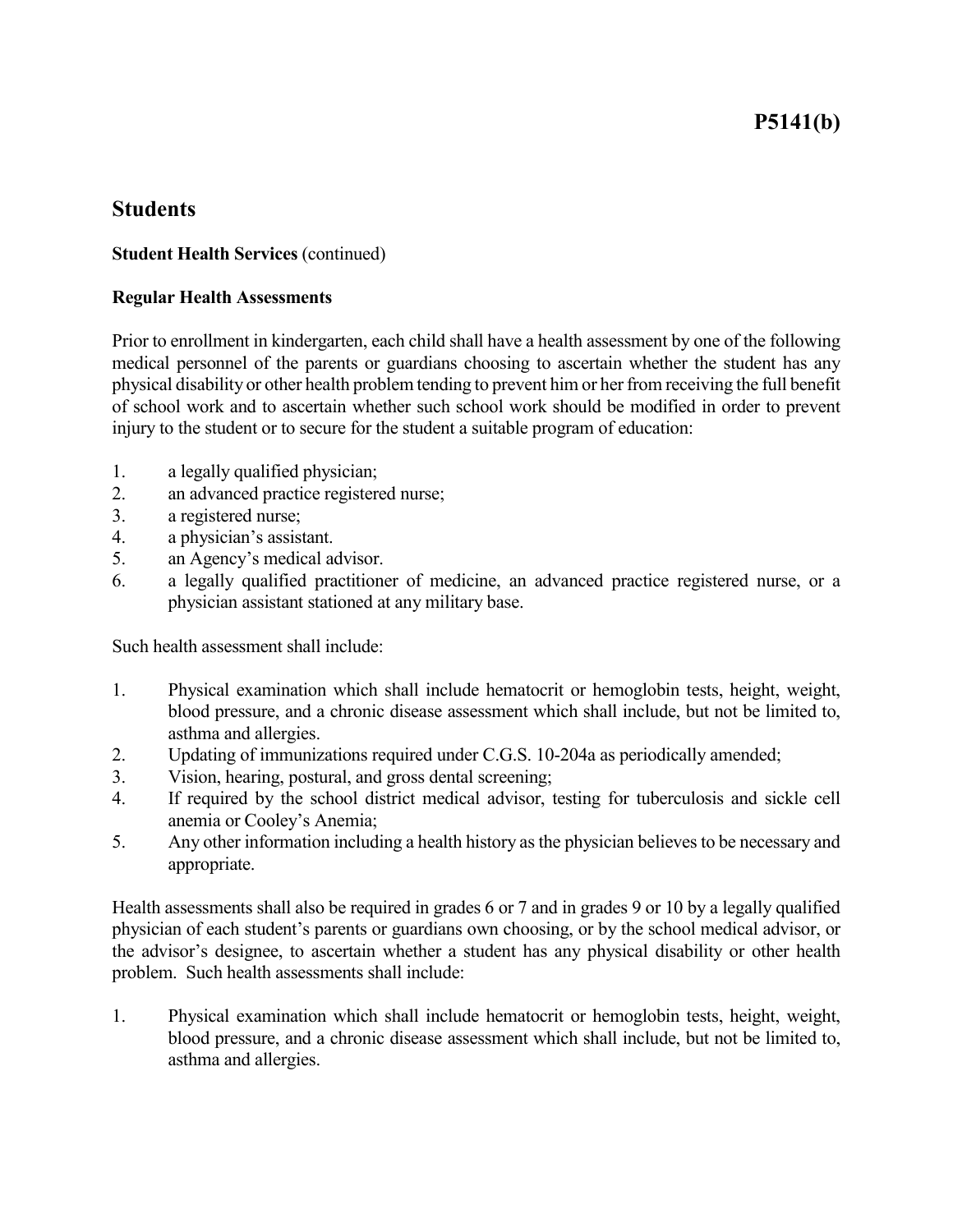- 2. Updating of immunizations required under C.G.S. 10-204a and the Department of Public Health, Public Health Code, 10-204a-2a, 10-204-3a and 10-204a-4;
- 3. Vision, hearing, postural, and gross dental screening;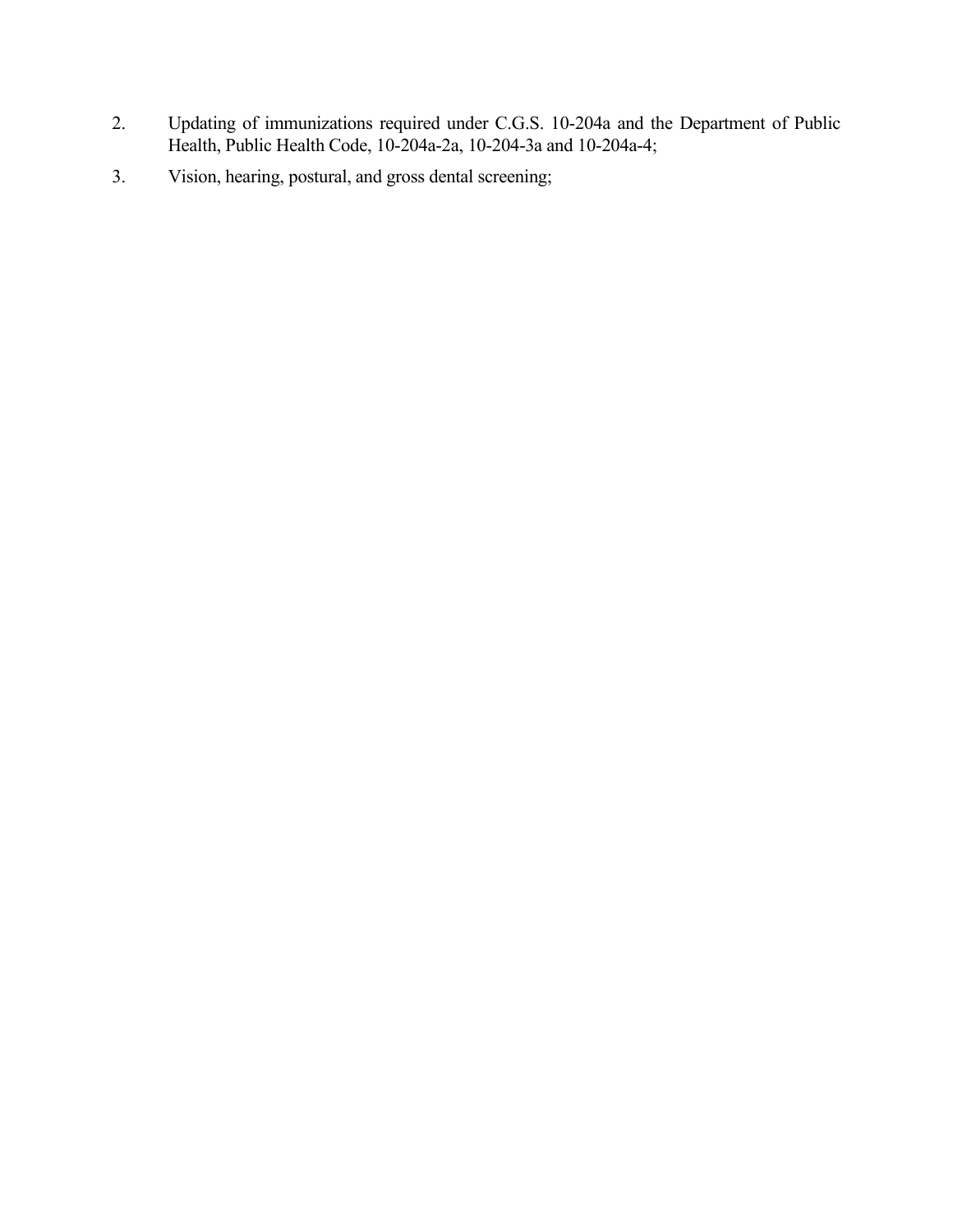**P5141(c)**

# **Students**

#### **Student Health Services**

#### **Regular Health Assessments** (continued)

- 4. If required by EASTCONN's medical advisor and the local health department, testing for tuberculosis and sickle cell anemia or Cooley's Anemia.
- 5. Any other information including a health history as the physician believes to be necessary and appropriate.

A child will not be allowed, as the case may be, to begin or continue in EASTCONN schools unless health assessments are performed as required. Students transferring into the district must provide evidence of required Connecticut vaccinations, immunizations, and health assessments at enrollment and prior to school attendance.

Health assessments will be provided by the school medical advisor or the advisor's designee without charge to all students whose parents or guardians meet the eligibility requirement of free and reduced priced meals under the National School Lunch Program or for free milk under the special milk program.

The EASTCONN Board of Directors shall annually designate a representative to receive reports of health assessments and immunizations from health care providers.

Health assessment results and recommendations signed by the examining physician or authorized medical personnel shall be recorded on forms provided by the Connecticut State Board of Education and kept on file in the school the student attends. Upon written authorization from the student's parent or guardian, original cumulative health records shall be sent to the Principal of the school to which such student moves and a true copy of the student's cumulative health records maintained with the student's academic records. EASTCONN's Executive Director, or designee, shall notify parents of any health-related problems detected in health assessments and shall make reasonable efforts to assure that further testing and treatment is provided, including advice on obtaining such required testing or treatment.

Students who are in violation of the EASTCONN Board of Directors' requirements for health assessments and immunizations will be excluded from school after appropriate parental notice and warning. Health assessments shall be completed during the  $6<sup>th</sup>$  and  $9<sup>th</sup>$  grade years. Students entering the  $7<sup>th</sup>$  and  $10<sup>th</sup>$  grade years without compliant HAR's will be excluded on a date mutually agreed upon by nursing and administration. Guardians will be notified by mail, phone and certified letter as appropriate of Policy and Exclusion Date. Students entering EASTCONN must meet the grade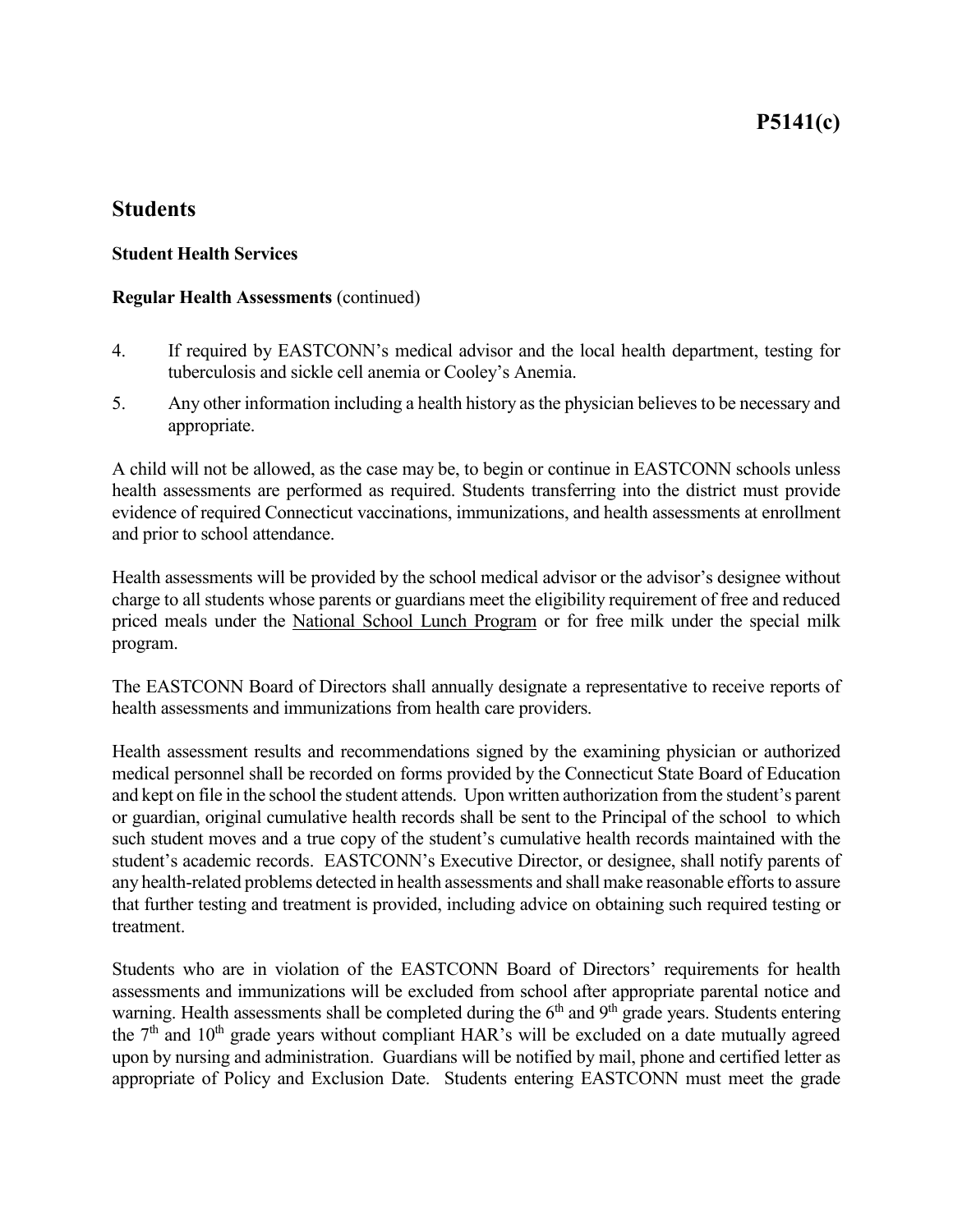requirements by a date mutually agreed upon by nursing and administration. Medical Advisor shall be notified of any students to be excluded.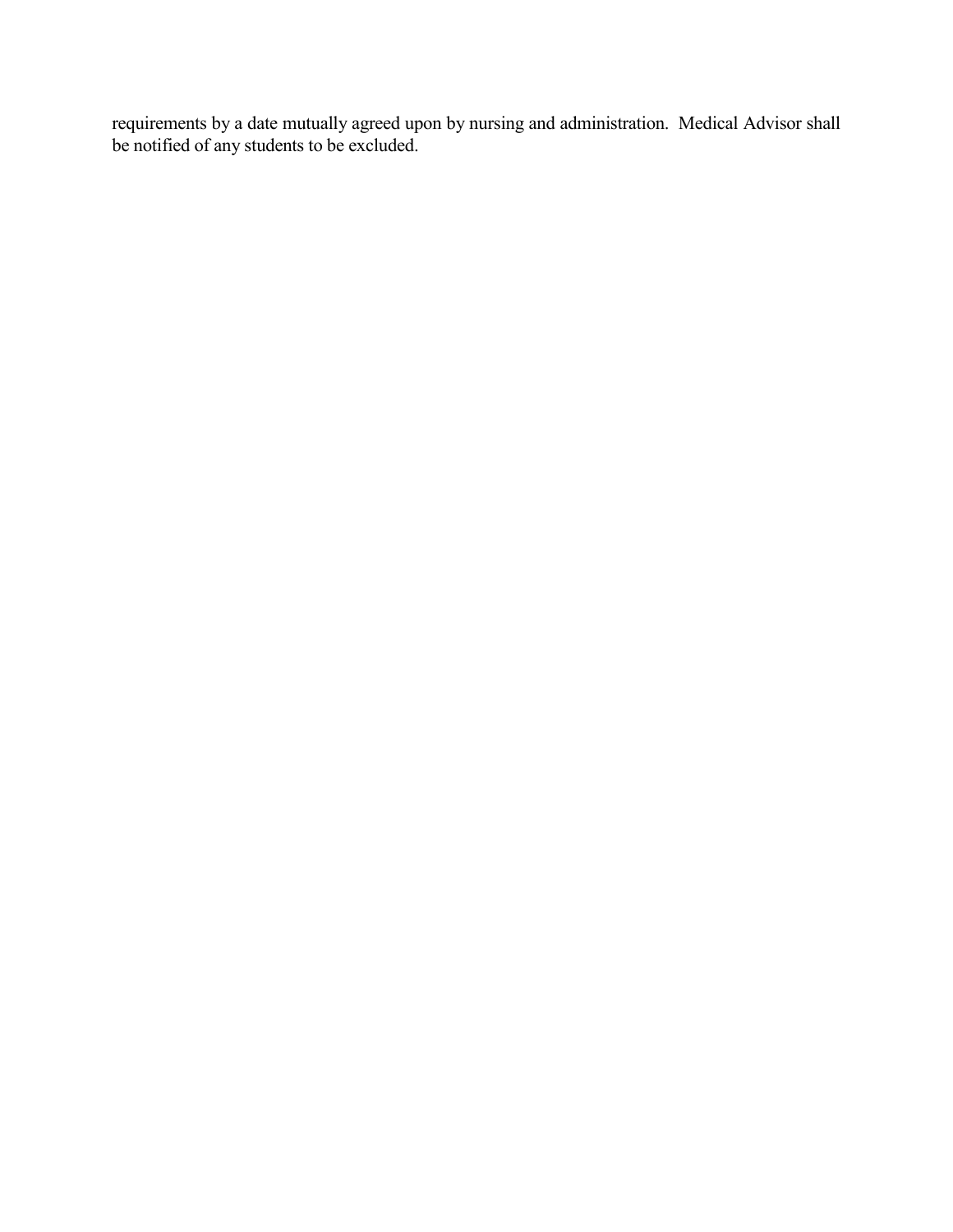# **P5141(d)**

# **Students**

### **Student Health Services** (continued)

#### **Vision Screening**

All students in grades K, 1, 3, 4, & 5 will be screened using a Snellen chart, or equivalent screening, by the school nurse or school health aide. Additional vision screening will also be conducted in response to appropriate requests from parents/guardians or professionals working with the student in question. Results will be recorded in the student's health record on forms supplied by the Connecticut State Board of Education, and the superintendent shall cause a written notice to be given to the parent or guardian of each student found to have any defect of vision, with a brief statement describing such defect.

As necessary, special educational provisions shall be made for students with disabilities.

#### **Hearing Screening**

All students will be screened for possible hearing impairments in grades K, 1, 3, 4, & 5. Additional audiometric screening will be conducted in response to appropriate requests from parents/guardians or professionals working with the student. Results will be recorded in the student's health record on forms supplied by the Connecticut State Board of Education, and the EASTCONN Executive Director or their designee shall cause a written notice to be given to the parent or guardian of each student found to have any defect of hearing, with a brief statement describing such defect.

As necessary, special educational provisions shall be made for students with disabilities.

## **Postural Screening**

EASTCONN nurses will screen all female students in grades 5 and 7 and male students in grade 8 or 9 for scoliosis or other postural problems. Additional postural screening will also be conducted in response to appropriate requests from parents/guardians or professionals working with the student. Results will be recorded in the student's health record on forms supplied by the Connecticut State Board of Education, and the Executive Director shall cause a written notice to be given to the parent or guardian of each student found to have any postural defect of problem, with a brief statement describing such defect or disease.

As necessary, special educational provisions shall be made for students with disabilities.

## **Tuberculin Testing**

**Note:** *The Connecticut Department of Public Health discourages routine TB testing of all students at school enrollment or for any of the required health assessment. It is recommended that students, at each mandated health assessment, be screened for their risk of exposure to TB. A child, determined to be at risk for exposure to TB should be required to be tested.*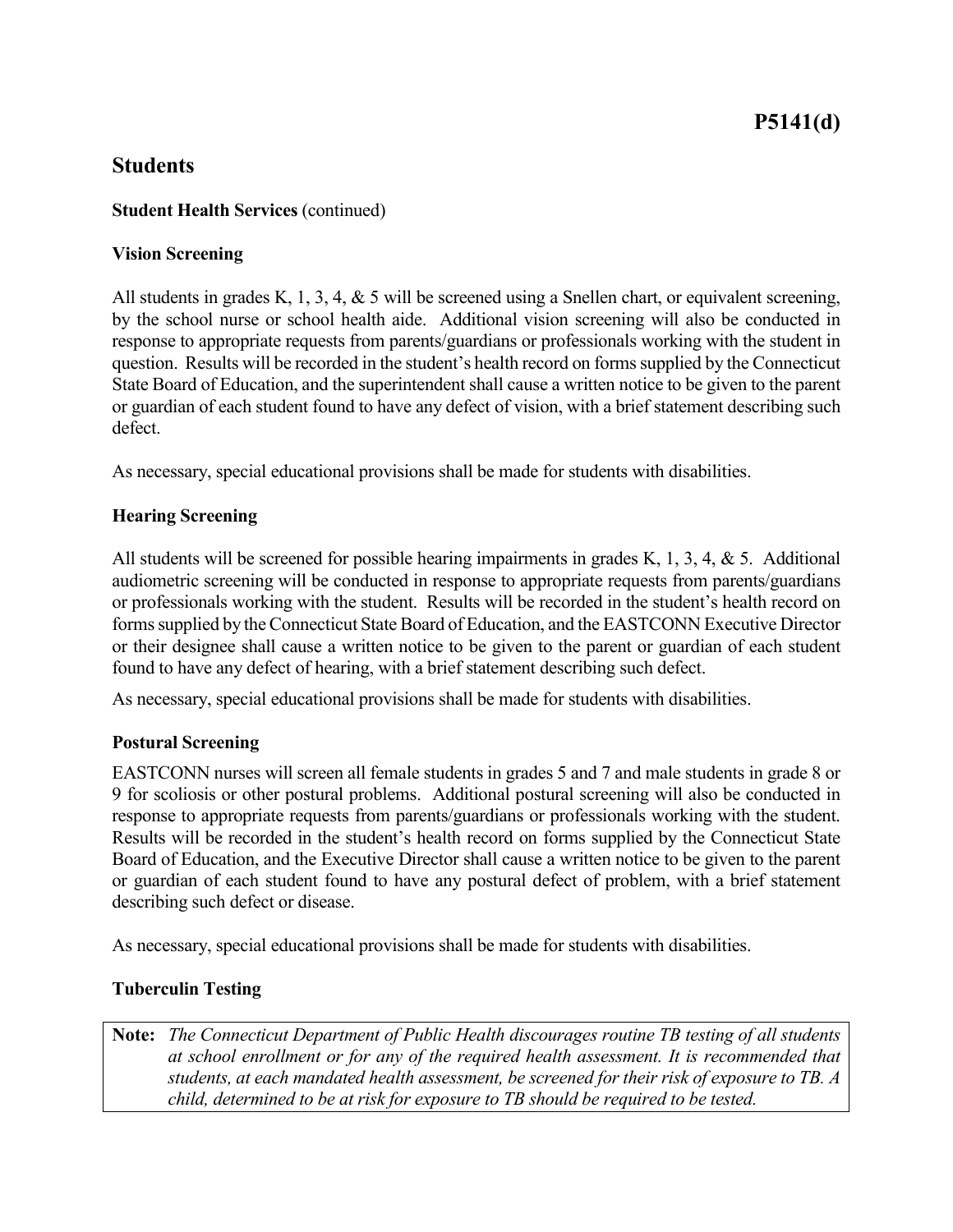In addition to tuberculin testing, if required by the school district medical advisor, as part of regular student health assessments, all new students, including preschool students, will be required to have at least one test for tuberculosis prior to entry in district schools, if determined to be at risk for exposure to TB.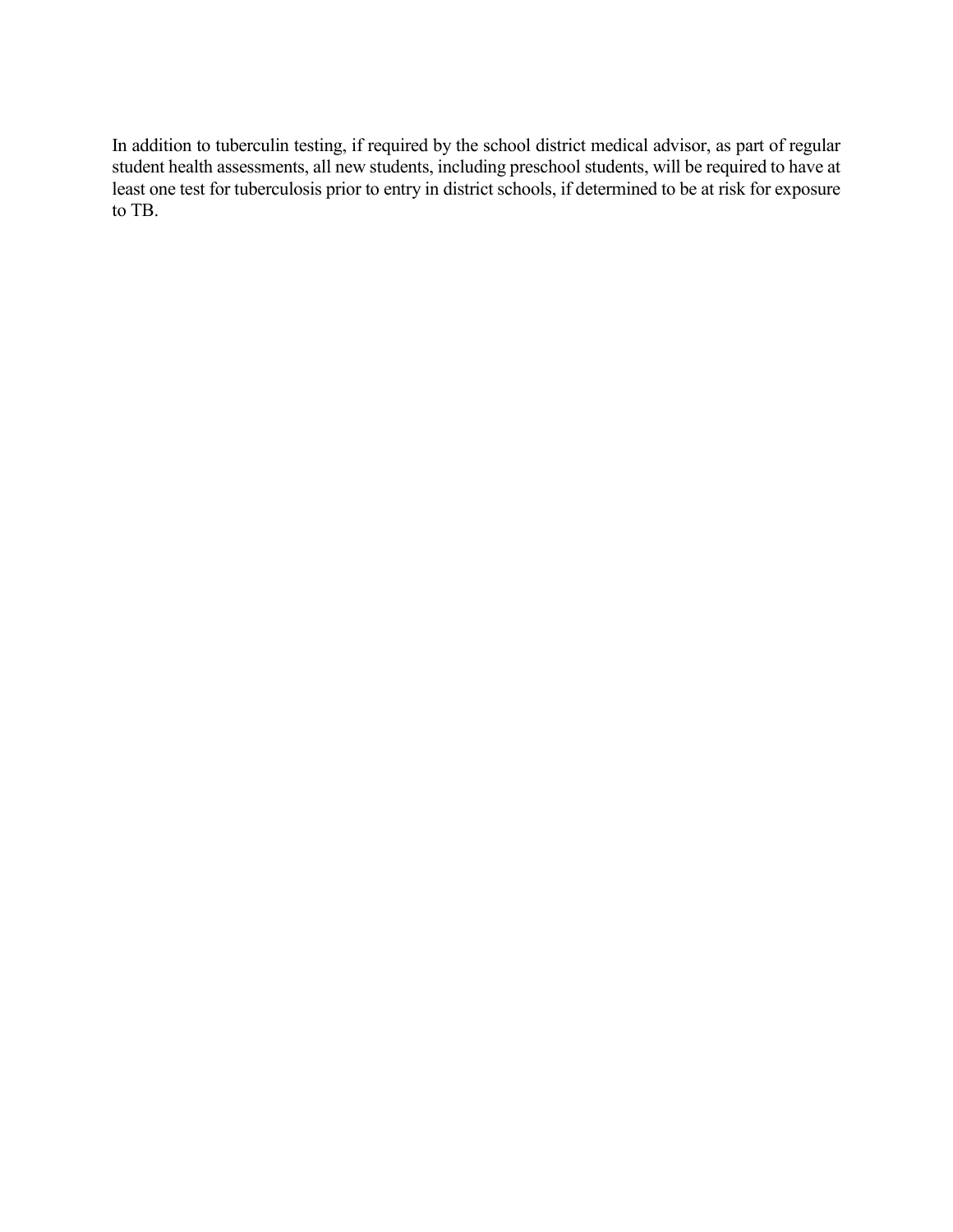# **P5141(e)**

# **Students**

#### **Student Health Services**

## **Tuberculin Testing** (continued)

Students born in high risk countries who are entering schools in Connecticut for the first time should receive either a TST (tuberculin skin test) or an IGRA (interferon-gamma release assay). Anyone found to be positive shall have an appropriate medical management plan developed that include a chest radiograph.

A test for tuberculosis should be performed if any of the following risk factors prevail:

Birth, travel, or residence for at least one month in a country with an elevated TB rate

- Includes any country other than the United State, Canada, Australia, New Zealand, or a county in extern or northern Europe.
- If resources require prioritization within this group, prioritize patients with at least one medical risk for progression (see the CT Tuberculosis Risk Assessment User Guide for this list – attached).
- IGRA is preferred over TST for non-U.S.-born persons  $\geq 2$  years old

Immunosuppression, current or planned:

• HIV infection, organ transplant recipient, treated with TNF-alpha antagonist (e.g., infliximab, etanercept, others), steroids (equivalent of prednisone  $\geq 2mg/kg/day$ , or  $\geq 15$  mg/day for  $\geq 1$ month) or other immunosuppressive medication

Close contact to someone with infectious TB disease:

• Should test if patient has never been tested for this exposure

## SEE RISK ASSESSMENT FORM ATTACHED

The results of the risk assessment and testing, when done, should be recorded on the State of Connecticut Health Assessment Record (HAR-3) or directly in the student's Cumulative Health Record (CHR-1)

#### **Immunizations/Vaccinations**

No student will be allowed to enroll in any program operated as part of EASTCONN without adequate immunization against the following diseases unless under age:

- 1. Measles
- 2. Rubella
- 3. Poliomyelitis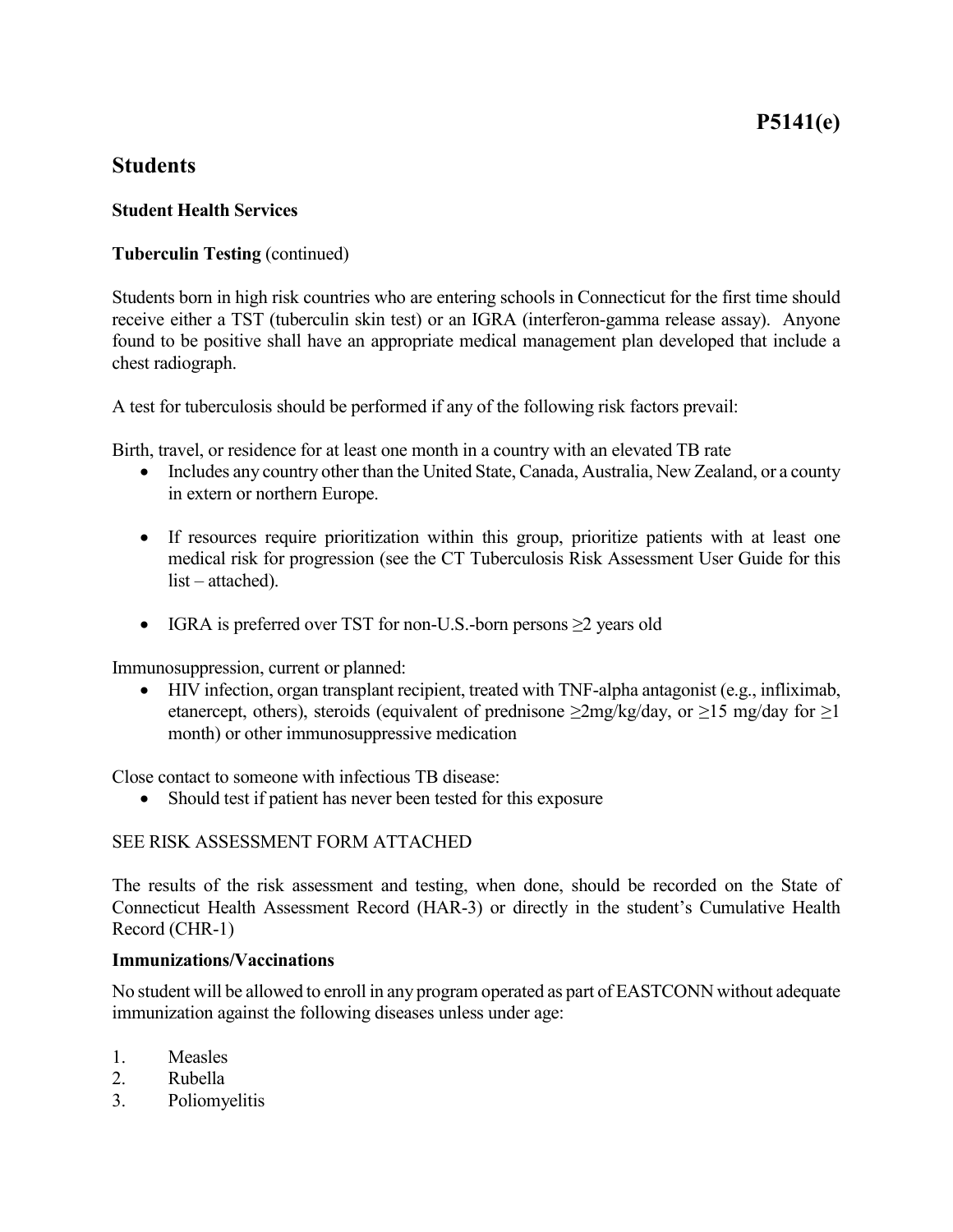- 4. Diphtheria<br>5. Tetanus
- Tetanus
- 6. Pertussis<br>7. Mumps
- **Mumps**
- 8. Hemophilus influenza type B<br>9. Any other vaccine required by
- 9. Any other vaccine required by Section 19a-7f of Connecticut General Statutes.<br>10. Hepatitis B
- Hepatitis B
- 11. Varicella (chickenpox)
- 12. Hepatitis A
- 13. Pneumococcal disease
- 14. Influenza<br>15. Meningoco
- Meningococcal disease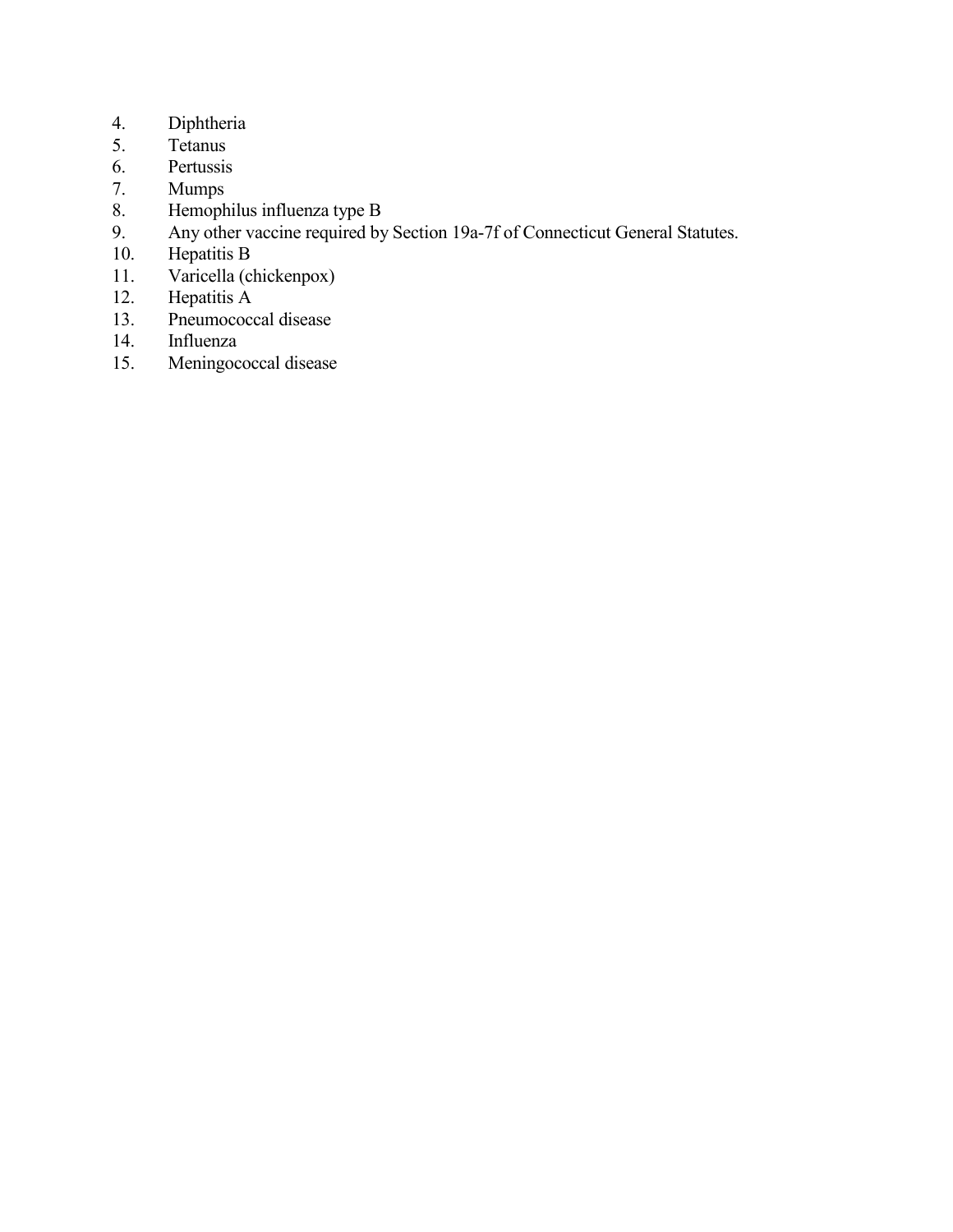# **P5141(f)**

# **Students**

#### **Student Health Services**

#### **Immunizations/Vaccinations** (continued)

All students in grades K-12 are required to have received 2 doses of measles, mumps and rubella vaccine or serologic proof of immunity. Students entering kindergarten and seventh grade shall show proof of having received 2 doses of varicella vaccine, laboratory confirmation of immunity, or present a written statement signed by a physician, physician assistant or advanced practice registered nurse indicating the individual has had varicella based on family or medical history. (Varicella requirement effective August 1, 2011)

All seventh grade students must show proof of 1 dose of meningococcal vaccine and 1 dose of Tdap in addition to the completion of the primary DTP series.

All students in grades K-12 are required to have 3 doses of Hepatitis B vaccine or serologic evidence of immunity.

Students shall be exempt from the appropriate provisions of this policy when:

- 1. they present a certificate from a physician or local health agency stating that initial immunizations have been given and additional immunizations are in process under guidelines and schedules specified by the Commissioner of Health Services; or
- 2. they present a certificate from a physician stating that in the opinion of such physician, immunization is medically contraindicated because of the physical condition of such child; or
- 3. they present a written statement from their parents or guardians that such immunization would be contrary to the religious beliefs of such child or his/her parents/guardians; such statement to be officially acknowledged by a notary public or a judge, a court clerk/deputy clerk, a town clerk, a justice of the peace, or a Connecticut attorney.
- 4. in the case of measles, mumps or rubella, present a certificate from a physician, physician assistant or advanced practice registered nurse or from the Director of Health in such child's present or previous town of residence, stating that the child has had a confirmed case of such disease; or
- 5. in the case of Hemophilus influenza type B has passed his or her fifth birthday; or
- 6. in the case of diphtheria, tetanus and pertussis, has a medical exemption confirmed in writing by a physician, physician assistant or advanced practice registered nurse (per C.G.S. 19a-7f).

The school nurse will report to the local Director of Health any occurrence of State of Connecticut defined reportable communicable diseases.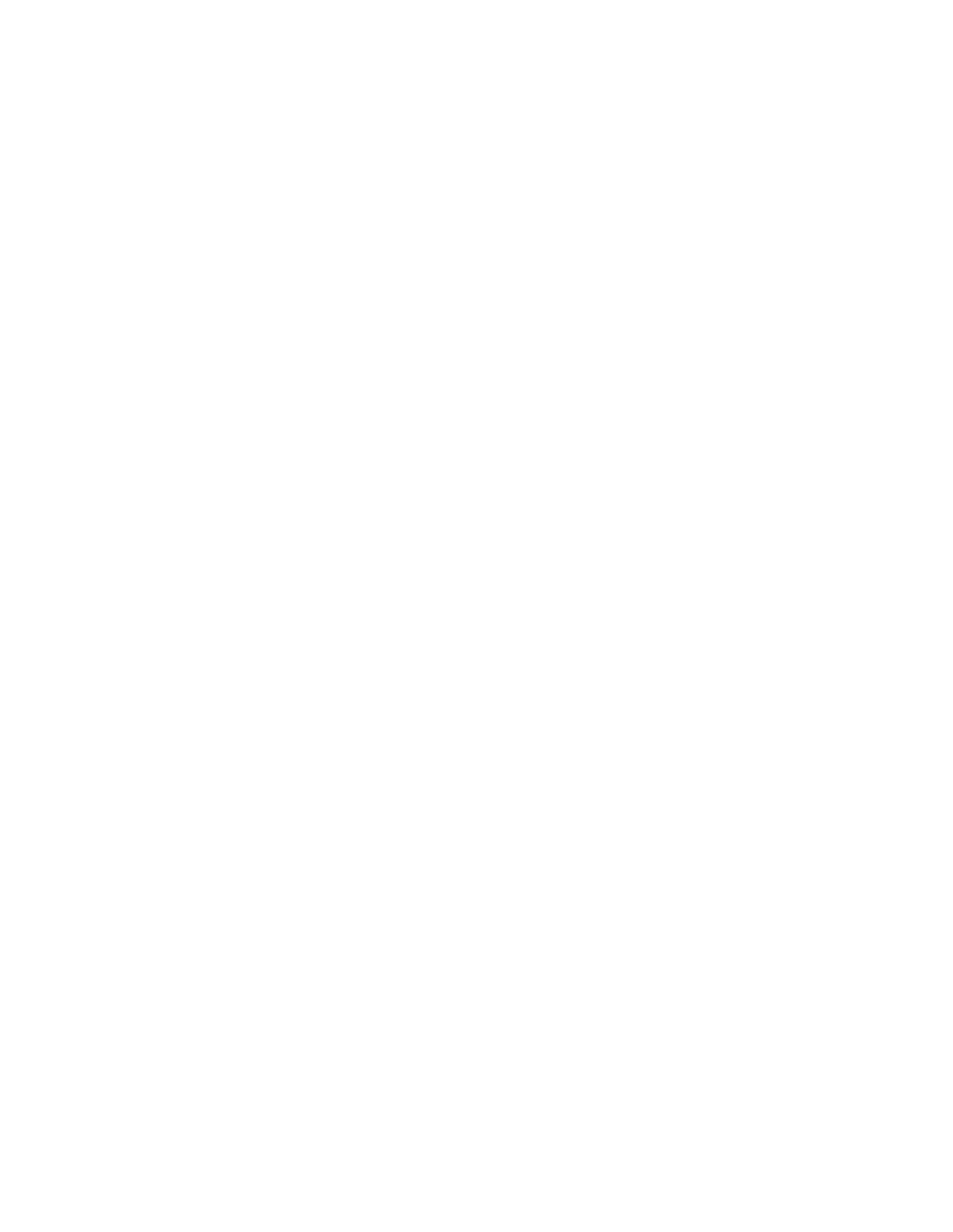# **P5141(g)**

## **Students**

#### **Student Health Services** (continued)

#### **Oral Health Assessments**

Parents are encouraged to have oral health assessments for their child(ren) prior to enrollment in an EASTCONN school, in grade 6 or 7, and in grade 9 or 10. Such assessment may be conducted by a dentist, dental hygienist, physician, physician assistant (PA), or an advanced practice registered nurse (APRN), if he or she is trained in conducting such assessments as part of a DPHapproved training program. When conducted by a dentist the oral assessment must include a dental examination. If another such provider conducts the assessment, it must include a visual screening and risk assessment.

Parent/guardian consent is required prior to the oral health assessment. The assessment is to be made in the presence of the parent/guardian or another school employee. The parent/guardian must receive prior written notice and have a reasonable opportunity to opt his/her child out of the assessment, be present at the assessment, or provide for the assessment himself or herself.

A child's EASTCONN school enrollment continued attendance shall not be denied for his/her failure to receive the oral health assessment.

EASTCONN may host a free oral health assessment event at which a qualified provider performs such oral health assessments. Parents/guardians will be given prior notice of such a free screening event providing the parents/guardians the opportunity to opt their children out of the assessment event. If the parent/guardian does not do so, the child must receive an assessment free of charge. The child is prohibited by the legislation from receiving any dental treatment as part of the assessment event without the parent's/guardian's informed consent.

The results of an oral health assessment shall be recorded on forms supplied by the State Board of Education. The provider performing the assessment must completely fill out and sign the form. Recommendations by the provider shall be in writing. For any child who receives an oral health assessment, the results must be included in the child's cumulative health record.

Appropriate school health personnel shall review the assessment results. If it is determined that a child needs further testing or treatment, the Executive Director of EASTCONN or his/her designee shall give written notice to the child's parent/guardian and make reasonable efforts to ensure that further testing or treatment is provided. Such efforts include determining whether the parent/guardian obtained the necessary testing or treatment for the child and, if not, advising the parent or guardian on how to do so. The results of the further testing or treatment must be recorded on the assessment forms and reviewed by school health personnel.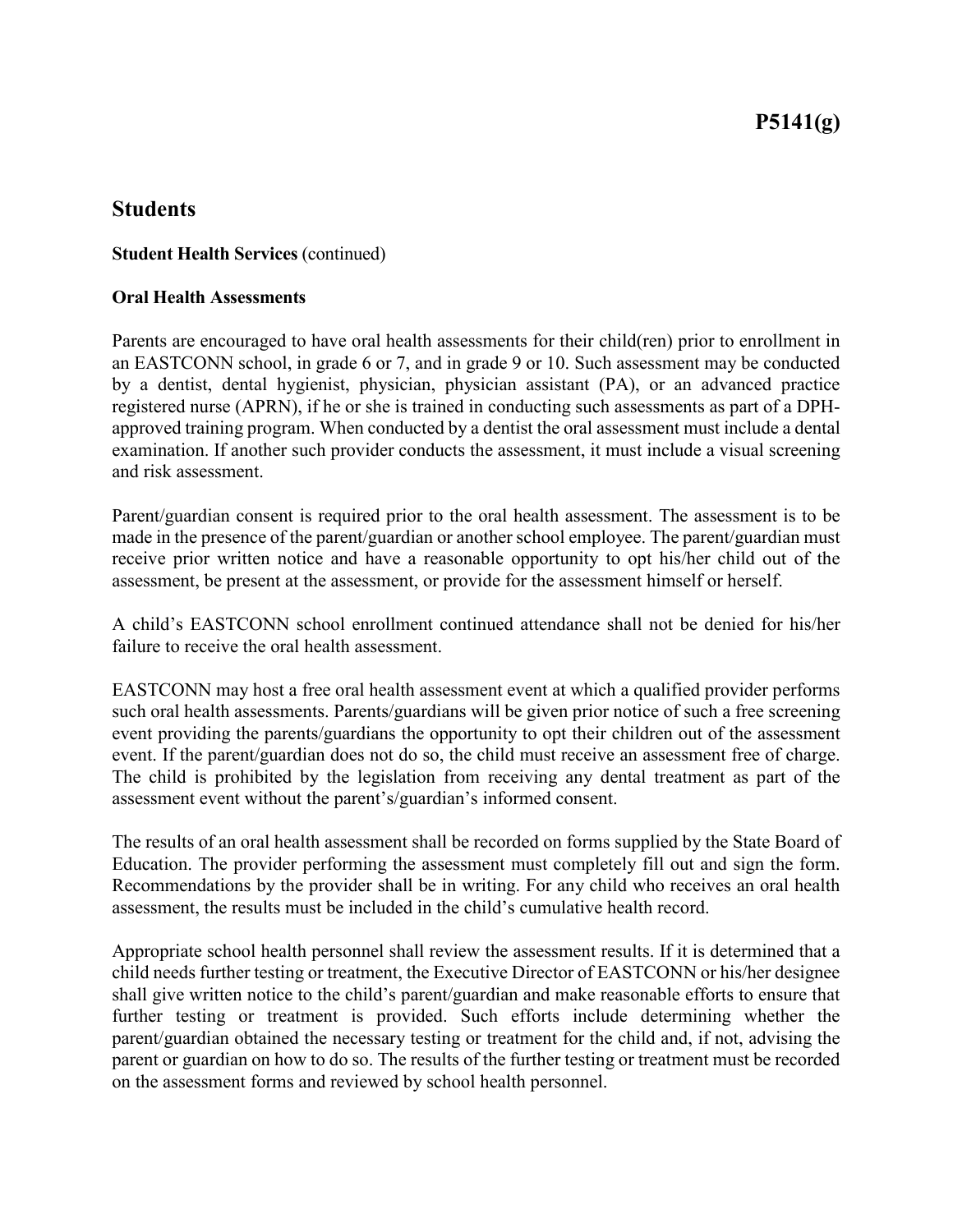As with other EASTCONN health assessments no records of oral health assessments may be open to public inspection; and each provider who conducts an assessment for a child seeking to enroll in a public school must provide the assessment results to the school district's designated representative and a representative of the child.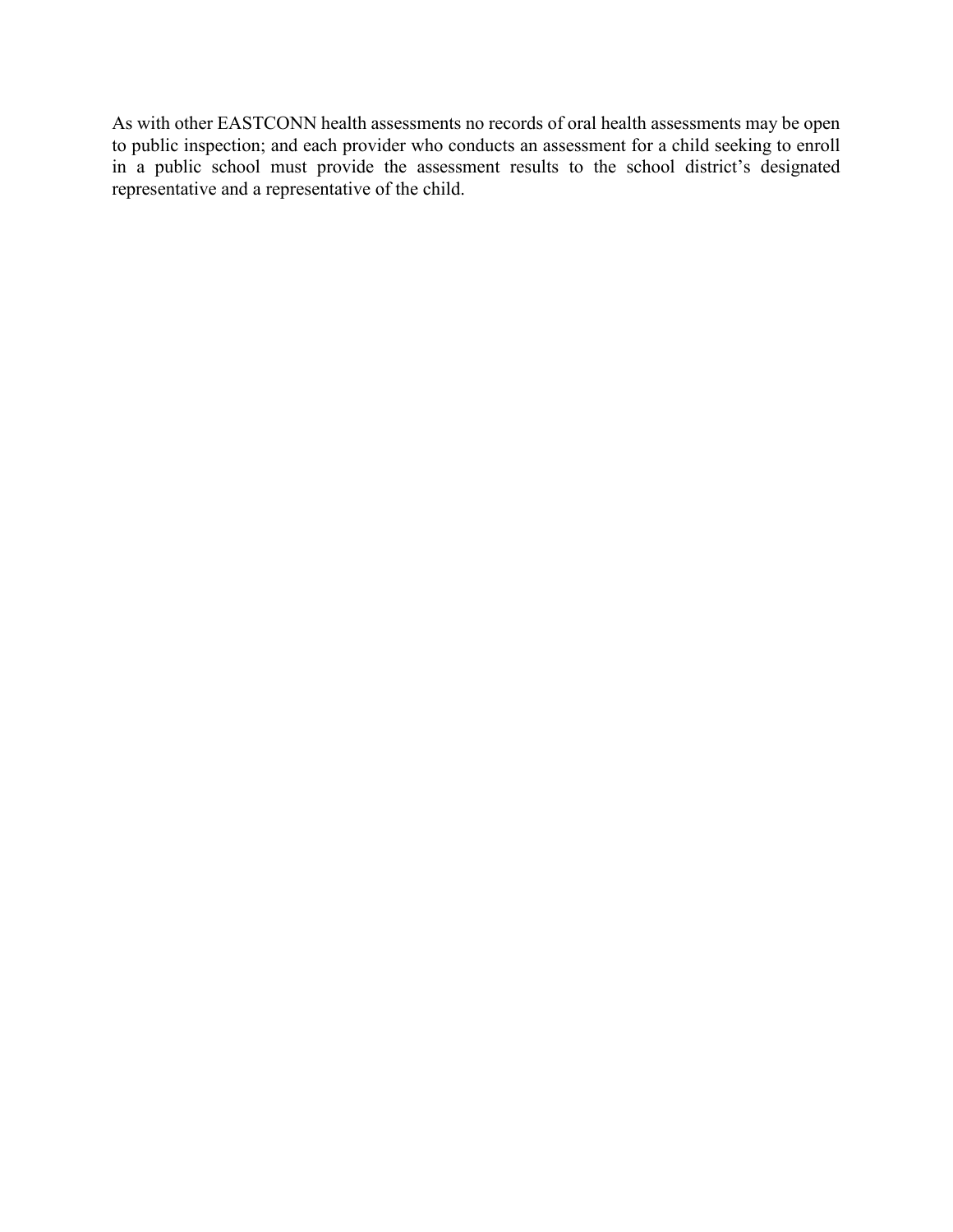# **P5141(h)**

## **Students**

#### **Student Health Services** (continued)

#### **Health Assessments/Interscholastic Sports Programs**

Any student participating in an interscholastic sports program must have a health assessment, within the past thirteen months prior to the first training session for the sport or sports. After the initial examination, repeat examinations are required every two years. Each participant in a sport program must complete a health questionnaire before participating in each sport.

Parents are expected to use the services of their private physician. If a student is unable to obtain a health assessment from his/her personal physician for financial or other reasons, an examination can be arranged with school medical advisor. Health assessment results shall be recorded on forms provided by the Connecticut State Board of Education, signed by the examining physician, school medical advisor or advisor's designee, filed in the student's health folder, and maintained up to date by the EASTCONN nurse.

Coaches and physical education staff shall insure appropriate monitoring of an athlete's physical condition.

#### **Student Medical Care at School**

EASTCONN personnel are responsible for the immediate care necessary for a student whose sickness or injury occurs on the school premises during school hours or in school-sponsored and supervised activities.

Each school shall maintain files of emergency information cards for each student. If a child's injury requires immediate care, the parent or guardian will be called by telephone by the nurse, the building principal, or other personnel designated by the principal, and advised of the student's condition. When immediate medical or dental attention is indicated, and when parents or guardians cannot be reached, the student will be transported to the nearest hospital unless otherwise indicated on the student's Emergency Information card. In this event, the family physician/dentist and EASTCONN medical advisor will be notified of EASTCONN actions.

(cf. 5125.11 - Health/Medical Records HIPAA)

(cf. 5142 - Student Safety)

(cf. 5141.3 - Health Assessments & Immunizations)

- (cf. 5141.4 Child Abuse and Neglect)
- (cf. 5141.5 Suicide Prevention)
- (cf. 6142.1 Family Life and Sex Education)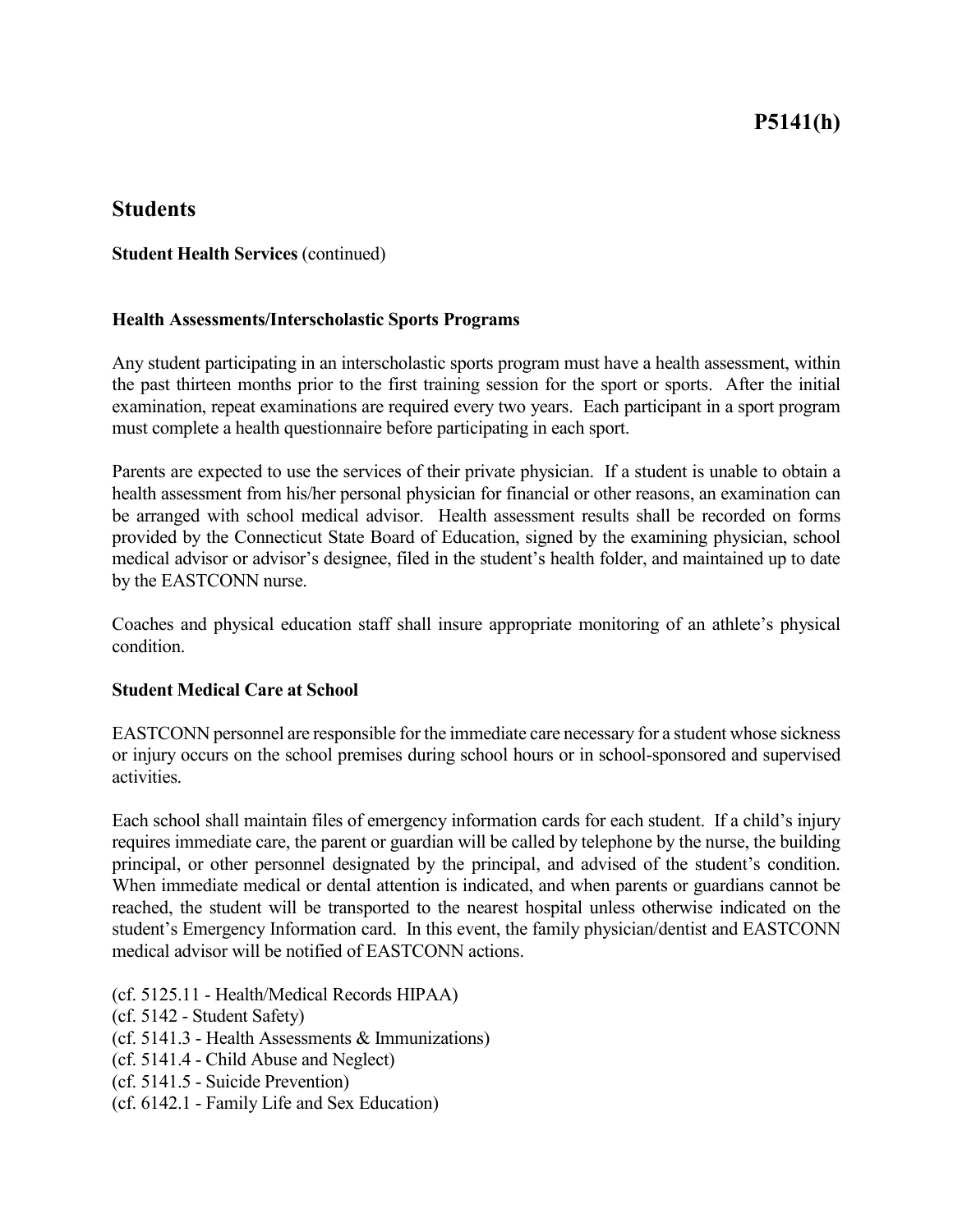(cf. 6145.2 - Interscholastic/Intramural Athletics) (cf. 6171 - Special Education)